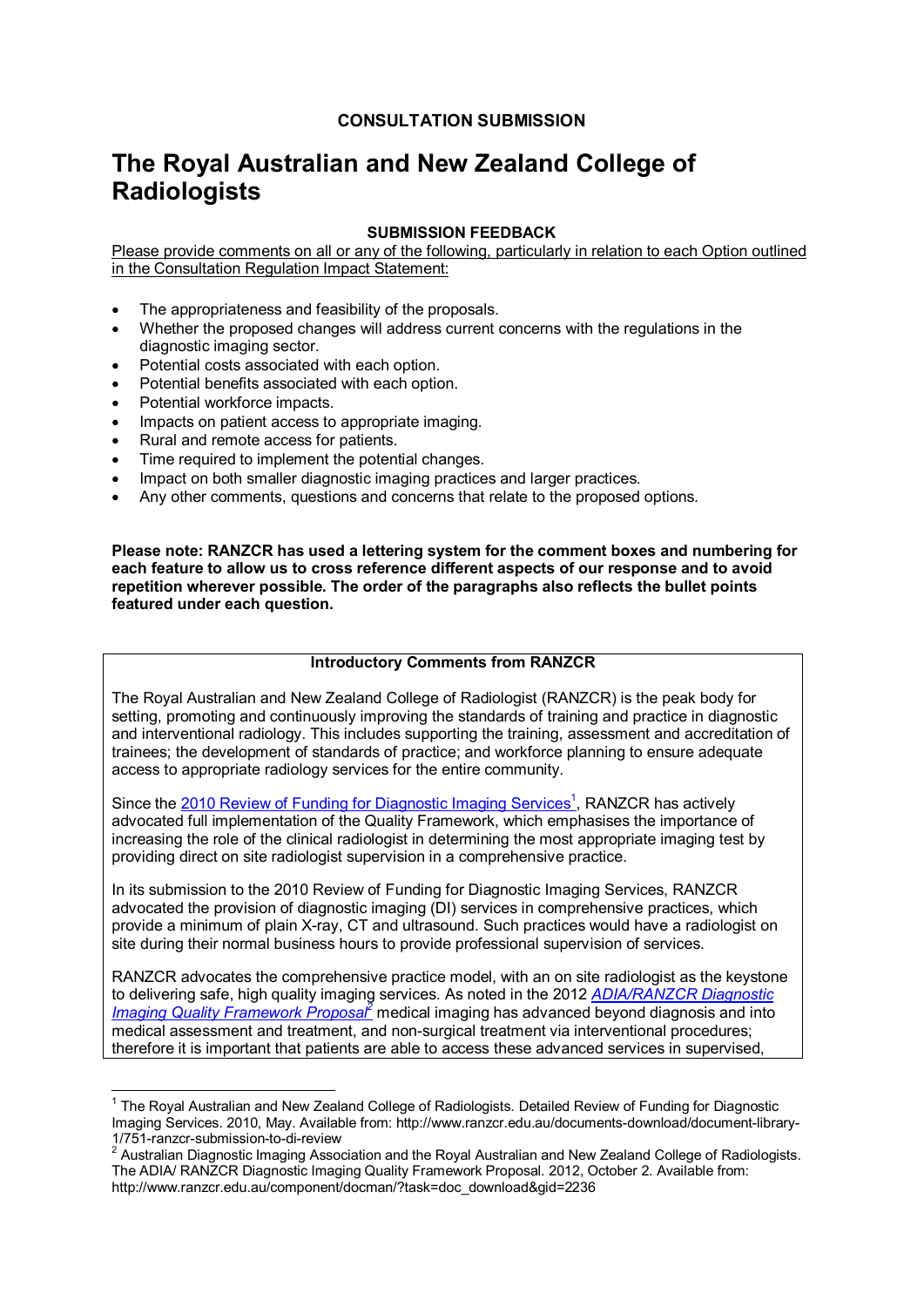quality, comprehensive practices and receive the most appropriate examination for their clinical presentation considering both the body system $3$  that requires imaging and the most appropriate modality to answer the clinical question.

RANZCR's *The Role and Value of the Clinical Radiologist<sup>4</sup>* position paper further explains that contemporary patient-centred care requires a new and more collaborative radiology practice model – with radiologists as key members of multi-disciplinary teams, taking a greater role in clinical decision-making and patient management. This results in an optimised outcome for the patient through higher quality, appropriate and timely imaging-based care.

In summary, RANZCR strongly supports Option 3 with minor amendments, most notably a revised and tighter definition of professional supervision. The package of measures proposed in the Quality Framework needs to be implemented in its entirety to realise its full and true benefits for patient care. We believe that all patients, regardless of where they live, should have access to diagnostic imaging provided in a comprehensive practice model. We are committed to the comprehensive practice model also being available in rural and remote areas, however we acknowledge there will be difficulties fulfilling this in the short term due to uneven distribution of the current radiologist workforce. RANZCR is available to support the Department of Health and other stakeholders to develop these key reform proposals further and throughout implementation.

 3 The Royal Australian and New Zealand College of Radiologists. The Body Systems Framework. Available from: http://netinteractive.com.au/projects/live/ranzcr/bsf/

<sup>&</sup>lt;sup>4</sup> The Royal Australian and New Zealand College of Radiologists. The Role and Value of the Clinical Radiologist, Version 1.0. 2014, November 5. Available from:

http://www.ranzcr.edu.au/component/docman/?task=doc\_download&gid=3469%60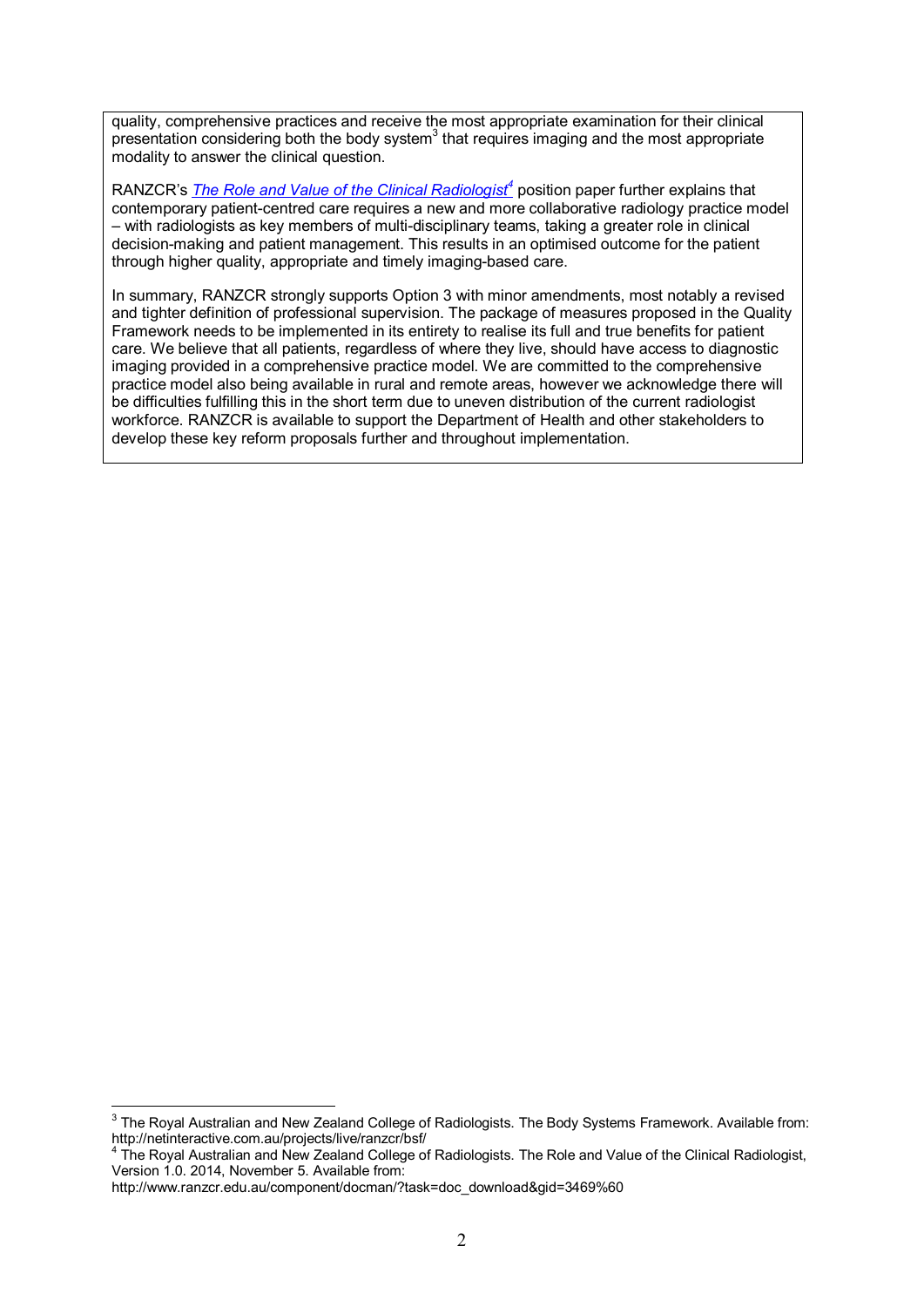## **Option 1 – No regulatory changes or deregulation (refer to page 23 of the RIS)**

#### **Features:**

- The current supervision requirements remain unchanged.
- The person under the professional supervision of the radiologist would require the appropriate qualifications, credentials, or training to provide the service.
- The current substitution rules in the *Health Insurance Act 1973* remain.
- Rural and remote exemptions.

#### **RANZCR's comments are below.**

### **Comment Box A**

- 1. RANZCR would like to state that we warmly welcome the publication of the RIS and look forward to working with the Department of Health and diagnostic imaging (DI) stakeholders to progress these important reforms.
- 2. RANZCR does not support Option 1.
- 3. DI supports clinical decision-making across the breadth of the healthcare system and is central to high quality patient care. This opportunity for overdue reforms must be seized. As the RIS clearly outlines on pages 12-21, there is a range of issues and inconsistencies in the current DI regulatory framework which need to be addressed.
- 4. We feel it would be remiss of the Department and stakeholders not to clarify the Medicare rules and thereby deliver improvements in the quality, appropriateness and sustainability of DI services under Medicare.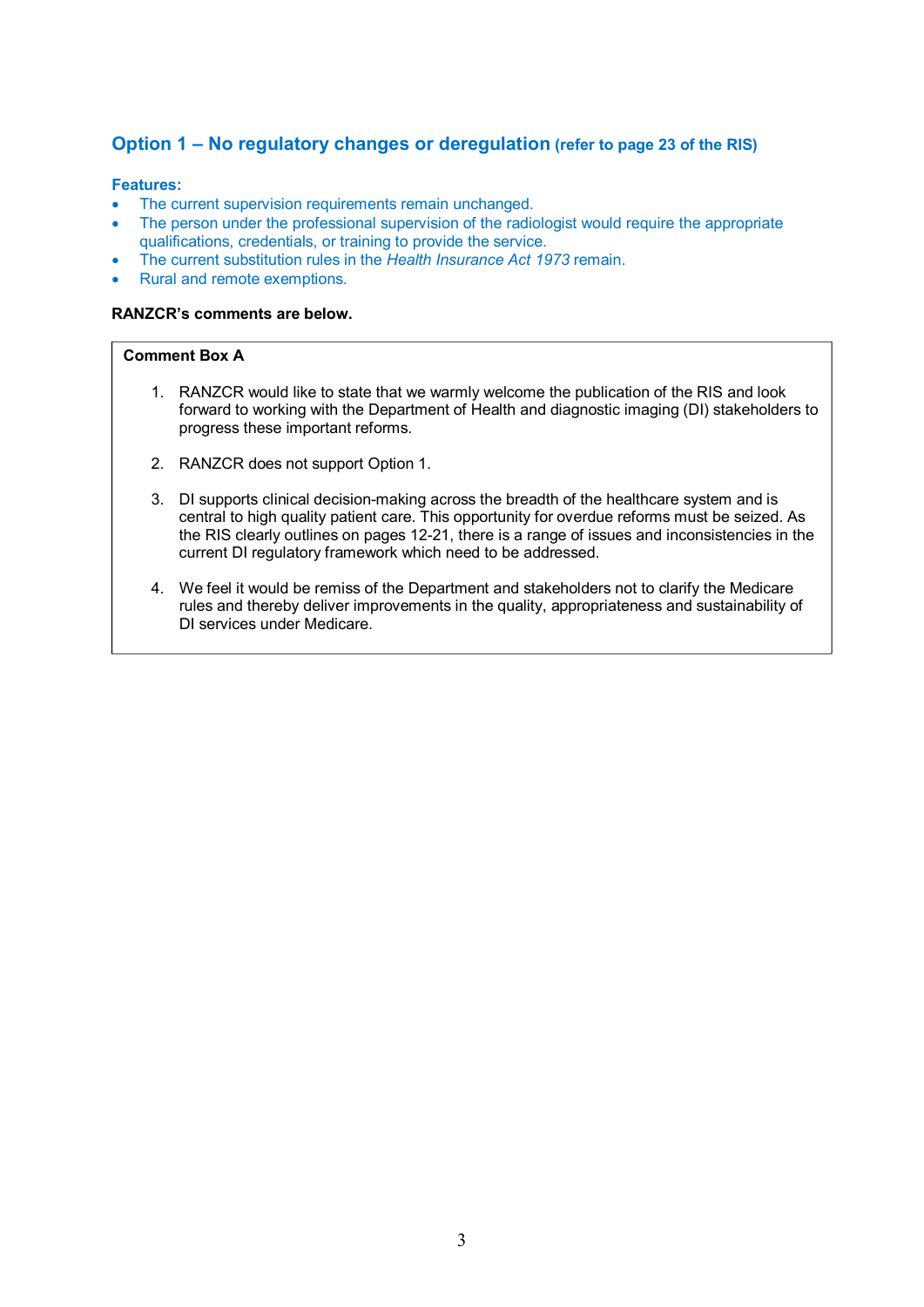## **Option 2 – Minor changes including clarification of current requirements (refer to page 24-26 of the RIS)**

## **Features**

- Amendments to the current supervision requirements to clarify the circumstances under which a radiologist and/or specialist or consultant physician must provide supervision and how the supervision must be provided.
	- Professional supervision would require: the medical practitioner be available to observe and guide the conduct and diagnostic quality and safety of the examination and if necessary in accordance with accepted medical practice, attend the patient personally, within a reasonable period of time.
- The personal attendance requirement of musculoskeletal ultrasound would be amended to align with all other ultrasound items.
- The person under the professional supervision of the radiologist would require the appropriate qualifications, credentials, or training to provide the service.
- The current substitution rules in the *Health Insurance Act 1973* remain.
- Rural and remote exemptions.
- Specified qualification requirements for ultrasound providers.
- Definition of diagnostic ultrasound.

## **RANZCR's comments are below.**

#### **Comment Box B**

- 1. Although several of the features contained in Option 2 would improve the delivery of DI services under Medicare, RANZCR does not favour this option.
- 2. Regarding supervision, RANZCR would prefer to have a specific requirement for the radiologist to be on site in a comprehensive (also referred to as a multi-modality) practice which allows her or him to influence directly the conduct of examinations and to be available to attend and manage patients whenever required. There should be an explicit requirement for the radiologist to be on site during the practice's normal business hours on ordinary working days with an allowance for reasonable breaks.
- 3. RANZCR is worried that the proposed definition of supervision (page 24 of the RIS) has loosely defined criteria which would allow a medical specialist to supervise a number of practices in a similar geographical region. We cannot see how there can be appropriate clinical supervision of patients at a number of practices by a single medical practitioner. The proposed definition therefore leaves too much room for local and variable interpretation, making it difficult to enforce.
- 4. Quality and patient safety in DI are significantly enhanced by a radiologist on site. We are concerned that loose criteria for professional supervision such as attending 'within a reasonable period of time' allows avoidance of the intention to provide meaningful and timely radiologist clinical input into the imaging examination or life threatening emergencies. It would also permit practices not to have a radiologist or other medical specialist present thereby reducing clinical oversight of DI services and the opportunities for communication with patients and referring clinicians. Patients and the quality of their care suffer as a result. Furthermore, adopting loose criteria would also provide an unfair competitive advantage to unsupervised practices over practices which have a radiologist on site, thus, 'a reasonable period of time' must be specified and defined or preferably replaced with a requirement to be on site and in the practice. The two proposed definitions of 'a reasonable period of time' on page 25 of the RIS have very different clinical implications. 'Within the same day' creates an even greater loophole than that which exists in current regulation. Almost any location in Australia can be reached in a day by the means of driving and/or taking a flight. We recommend that rather than 'a reasonable period of time' the appropriate definition should be 'during the conduct of the examination'.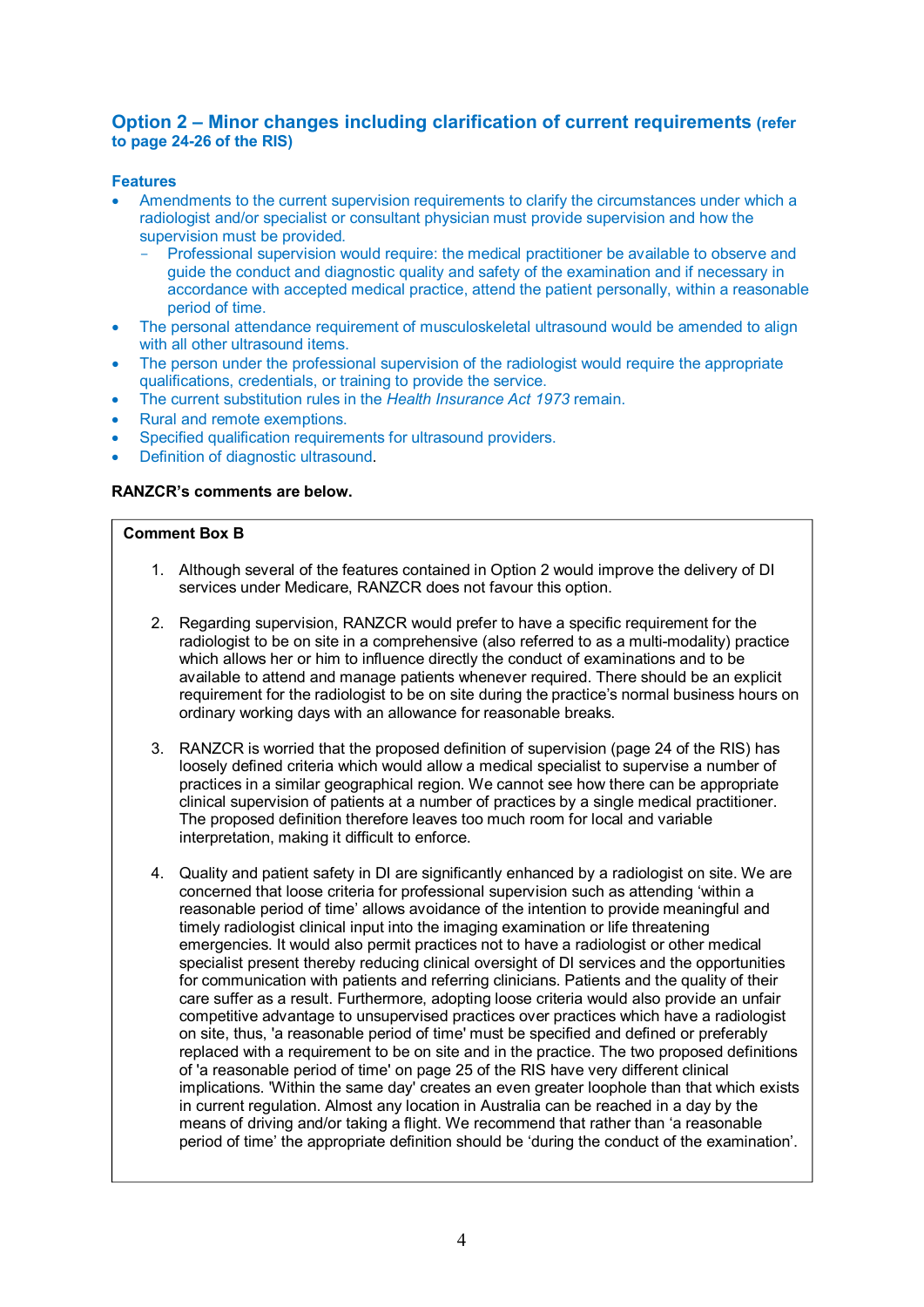5. Professional supervision means that the medical specialist is providing consultative supervision i.e. is physically present, immediately accessible and able to personally attend the patient to observe and influence the conduct of the examination when required. This enables the medical specialist to provide advice, direction and clarification to the medical imaging professionals working under his/her supervision. It also allows the medical specialist to review the referral/request and clinical circumstances of the patient, if necessary take a history and examine the patient and/or to communicate with the referrer, and determine the most appropriate imaging examination for the patient. (Please note that this definition describes normal operating procedures during a practice's normal business hours. Arrangements for after-hours and emergency services are many and varied and are outside the scope of this discussion).

For the purpose of regulation, professional supervision should be defined as follows: The medical specialist or consultant physician must be available to:

- a. Supervise and guide the conduct and diagnostic quality and safety of the examination, and
- b. In accordance with established medical practice, to attend the patient personally during the conduct of the examination.
- 6. RANZCR agrees with the proposal on page 14 of the RIS to remove the wording 'or a person employed by a medical practitioner' from the definition of supervision.
- 7. RANZCR also supports strengthening requirements for administration of contrast media, mammography and interventional procedures which should only be provided when the medical specialist or consultant physician is strictly on site. For CT, MRI and ultrasound, the medical specialist or consultant physician should be on site in line with paragraphs 2 and 5 above. A key property of professional supervision is the ability to attend the patient while the examination is still being performed.
- 8. RANZCR supports amending the personal attendance requirements for MSK ultrasound to align with other ultrasound items. Although the personal attendance requirement for MSK ultrasound was consistent with best practice when it was originally drafted in Nov 2000, the provision of MSK ultrasound services has evolved since then (most especially the skills of sonographers) which negates the need to personally attend every examination. Notwithstanding this, RANZCR expects that in most instances the radiologist would still need to personally attend an MSK ultrasound examination and she or he would use their professional judgement to determine when this is necessary. RANZCR strongly believes that there should be a requirement for the radiologist to be on site to enable personal attendance on MSK ultrasound when required. (For details please refer to Comment Box B, paragraph 2).
- 9. RANZCR understood that there is already a requirement for staff working under the supervision of the radiologist to hold appropriate qualifications, credentials or training under DIAS Standard 1.2. RANZCR supports maintaining this requirement.
- 10. RANZCR strongly believes that the current substitution rules are an impediment to the provision of appropriate imaging. Radiologists have specialist expertise in determining the most appropriate clinical test and are currently restricted from providing this expertise to benefit the patient. The range and complexity of DI modalities is ever increasing and the radiologist is in the best position to know when it would be better to substitute for a more appropriate examination for a patient. Moreover, having a radiologist on site greatly facilitates communication and collaboration between patients, radiologists and referring clinicians.
- 11. As previously stated, RANZCR strongly believes that all patients should have access to DI that is provided in a comprehensive practice with a radiologist on site, regardless of geographical location. We are committed to this practice model also being available in regional and remote areas, however we acknowledge there will be difficulties in reaching this objective in the short-term due to the uneven distribution of the current radiologist workforce. RANZCR is keen to work with the Department to develop and implement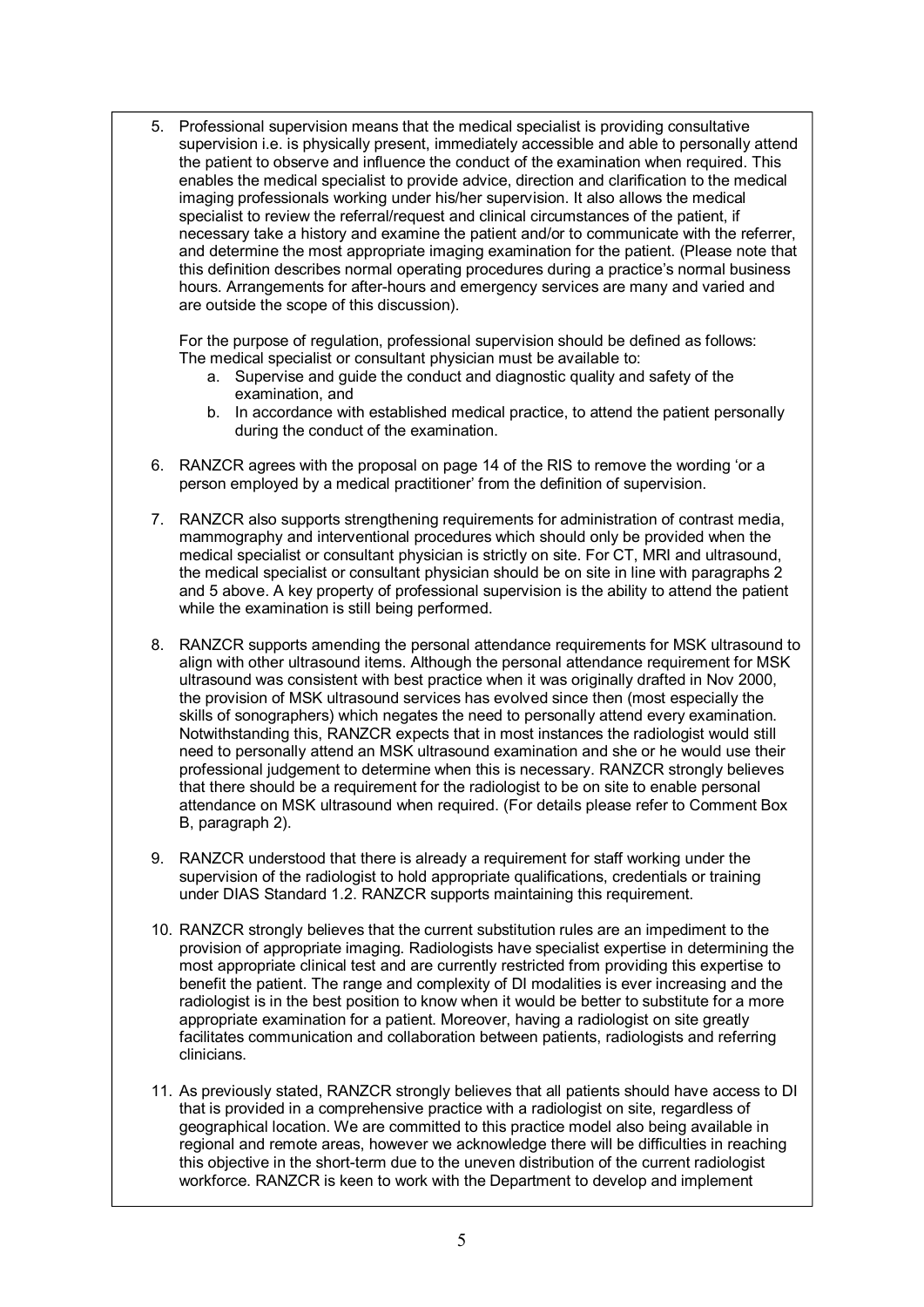strategies to address the uneven distribution of the radiology workforce and enable a transition over time so that all patients in Australia have access to DI services provided in a comprehensive practice with on site supervision.

- 12. We wish to discuss the best model for rural and remote service provision further with the Department once we have a clear understanding of how the complete package of reforms is taking form in metropolitan areas. The impact on rural and remote areas needs to be better understood before an appropriate, improved exemption model can be established. The current 30km rule is a crude method to try to grant patients in rural and remote areas access to quality DI services and we are aware that it has proven very difficult to enforce. RANZCR would like to engage with the Department to explore more appropriate criteria for rural and remote exemptions. (For details please also refer to Comment Box G.)
- 13. RANZCR believes that two clearly distinct models of delivery of ultrasound care have emerged: comprehensive ultrasound and focused ultrasound (also known as point-of-care ultrasound).
- 14. For comprehensive diagnostic ultrasound, the required qualification for a sonologist (i.e. the providing and reporting medical practitioner) should be one of: FRANZCR, Diploma in Diagnostic Ultrasound (DDU), Certificate in Obstetrics and Gynaecological Ultrasound (COGU) or Certificate in Maternal and Fetal Medicine (CMFM). This would allow a range of appropriately trained medical practitioners to be credentialed as having the correct level of expertise to capture and review the ultrasound images resulting in a report to the original referring clinician i.e. to provide comprehensive diagnostic ultrasound under the DIST. More importantly, setting these qualifications as a minimum would ensure that ultrasound funded under the DIST is provided to a consistently high standard with reports produced which are available to clinicians involved in subsequent care.
- 15. Given that all ultrasound services are arguably 'diagnostic' in some capacity i.e. a 'pointof-care' test is intended to answer a rudimentary clinical question, RANZCR favours the terms 'comprehensive diagnostic ultrasound' and 'focused diagnostic ultrasound'. A comprehensive diagnostic ultrasound should include the following components as a minimum:
	- o The service should be initiated following a referral/request, and involve interpretation of a full range of anatomy relevant to the patient's symptoms, signs and other test results.
	- $\circ$  The providing sonologist holds minimum qualifications (see paragraph 14 above) and the ultrasound equipment meets minimum quality and safety standards.
	- o Standard protocols are in place for the range of ultrasound services provided.
	- o The sonologist and sonographer act as a team.
	- o The sonologist provides a comprehensive written report.
	- The captured images are stored and available to the referring clinician and if appropriate other clinicians involved in the patient's care.

For clarity, the professional supervision definition outlined in Comment Box B, paragraph 5 would also apply.

- 16. RANZCR sees the following benefits from the introduction of a clear definition of comprehensive diagnostic ultrasound:
	- o Patients having Medicare funded examinations would benefit from defined appropriate qualifications for practitioners and consistent standards of care
	- $\circ$  Minimum qualifications are broadly defined, allowing suitably skilled medical specialists to continue to access training and Medicare rebates
	- $\circ$  Reports would be consistently provided which benefit the original referring doctors and inform patients about the care they receive
	- $\circ$  Images would be consistently captured and stored for subsequent use by clinicians involved in a patient's care.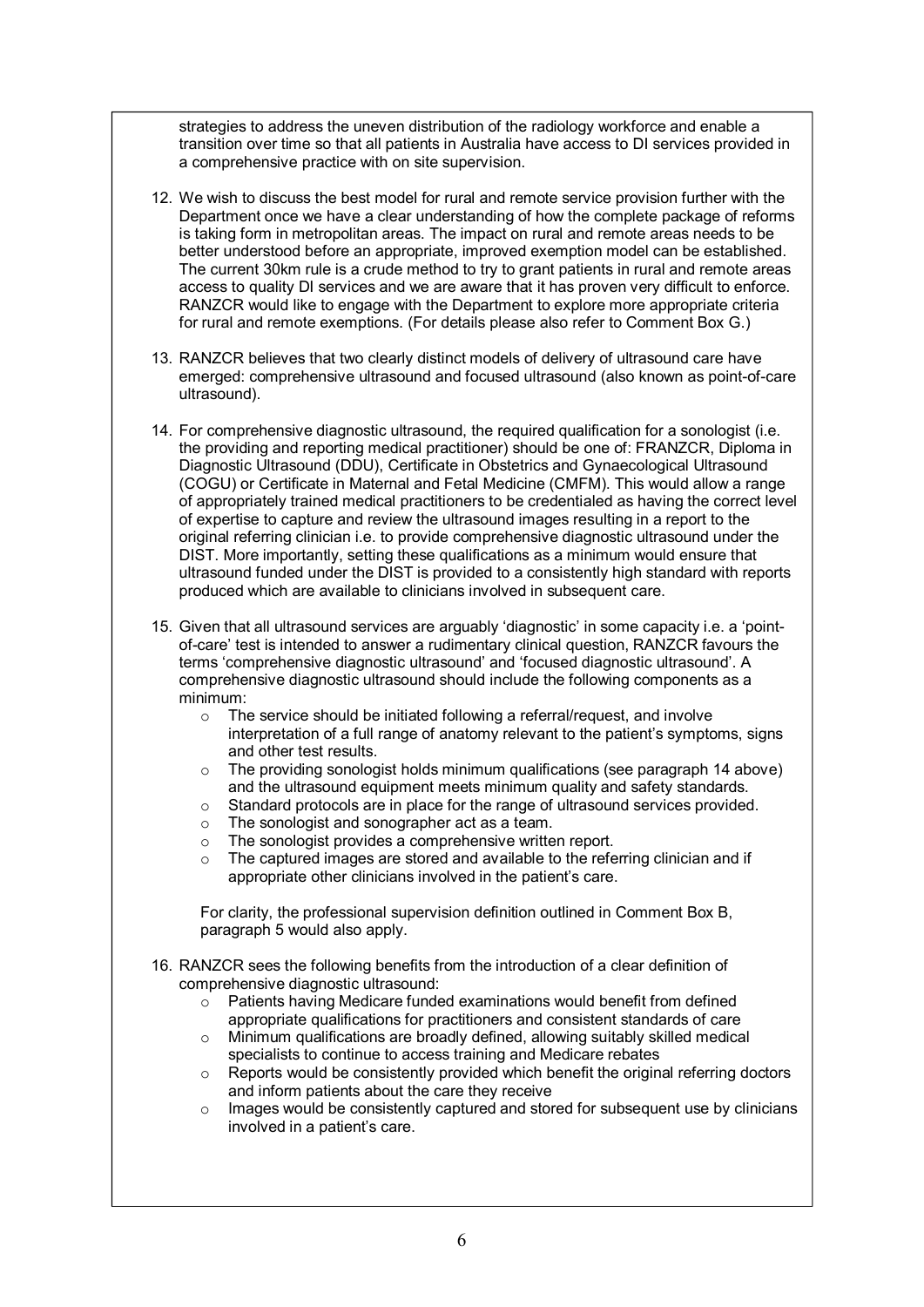## **Musculoskeletal Ultrasound (refer to page 25-26 of the RIS)**

### **RANZCR's comments are below.**

### **Comment Box C**

1. Are the principles as outlined satisfactory to clarify the requirements?

Yes. RANZCR supports the removal of the personal attendance requirement for MSK ultrasound as this is not required for every MSK ultrasound scan. RANZCR Standards require the radiologist to be available to personally attend the patient to discuss and influence the conduct of the examination, if required. As noted above, the Quality Framework proposal is a package of measures and this change would need to be coupled with a requirement for a radiologist or other suitably qualified medical practitioner (see Box B, Paragraph 14) to be on site. This would ensure clinical oversight and allow the radiologist to attend the patient when required. RANZCR expects that the radiologist would continue to personally attend a large proportion of MSK ultrasound scans. (Please refer to Comment Box B, paragraph 2 for further information.)

Please note: A clinical radiologist would still need to perform MSK-guided injections and other ultrasound-guided interventional procedures which are highly targeted interventional techniques requiring medical training.

2. What reasons, if any, are there for the personal attendance requirements for MSK ultrasound to remain?

We do not believe there are reasons for this requirement to remain, however it is important that the change be coupled with a radiologist on site to enable attendance where clinically appropriate. We would like to add that the vast majority of MSK ultrasound scans are provided by radiologists so we do not anticipate any problems for other specialists.

3. Would a minimum set of guidelines for 'accepted medical practice' per modality be appropriate?

RANZCR's Standards of Practice cover guidelines for accepted medical practice in the provision of ultrasound scans, which already have significant influence over the provision of such services. They specify in Standard 15.3.4 Performance of Ultrasound Examinations that: "*the radiologist shall be available to personally attend the patient to discuss and influence the conduct of the examination. When the ultrasound scan reveals specified significant or unexpected findings the sonographer will communicate with the radiologist while the patient is on site to facilitate review of the patient by the radiologist and allow patient triage."* RANZCR would be happy to work with the Department and other stakeholders to incorporate this to the DIAS or provide other guidance materials as appropriate.

4. What savings are anticipated to be realised from removing the personal attendance requirements for MSK ultrasound services?

Any savings would be minimal. The radiologist would still personally attend a large proportion of MSK ultrasound scans and would be on site when the scan is provided. RANZCR considers on site supervision to be a central component of a package of measures therefore any savings would be offset by a higher cost of providing services elsewhere (e.g. to have a radiologist on site during normal business hours with reasonable allowances for breaks).

5. What additional costs are anticipated to be incurred by requiring a medical practitioner (e.g. Radiologist) to be in close proximity to attend on a patient personally within a reasonable period of time in circumstances where this is not currently the situation? If there is a requirement for a radiologist to be on site in a comprehensive/multi-modality practice, which we strongly advocate for, and given the vast majority of MSK ultrasound scans are provided by radiologists, we do not anticipate any increase in costs that specifically relate to the requirement to be in close proximity to attend a patient personally during the conduct of the examination.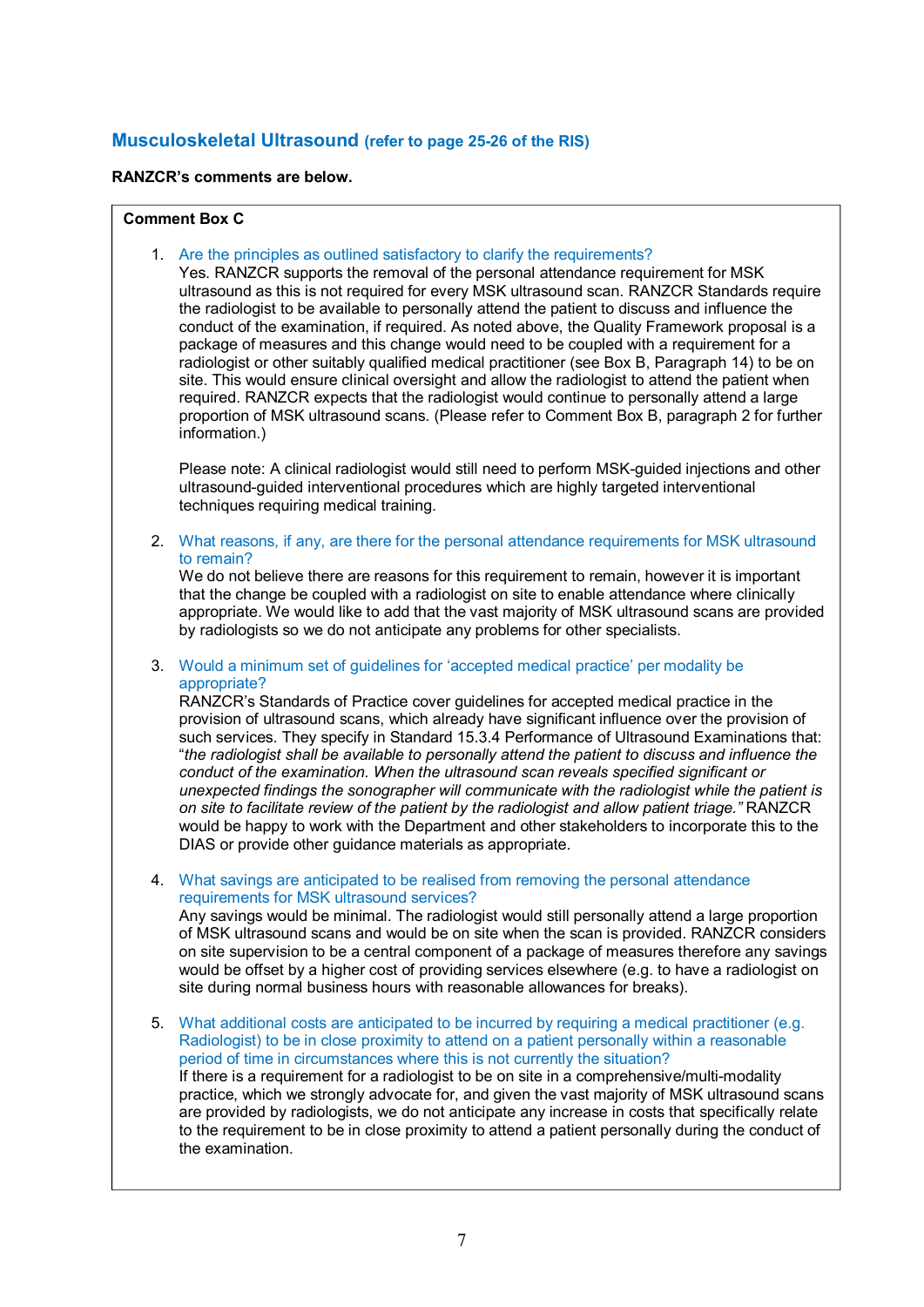- 6. What other costs (if any) associated with the proposed changes? We do not anticipate any other costs associated with this change.
- 7. What are the potential consequences of the proposed changes? We do not foresee any negative implications for the quality of care since the radiologist will still personally attend the patient during the scan when required i.e. where there is a clinical benefit from doing so. On the contrary, we believe this proposal will lead to a quality improvement by helping make best use of radiologists' time e.g. allowing them to communicate more effectively with referring clinicians.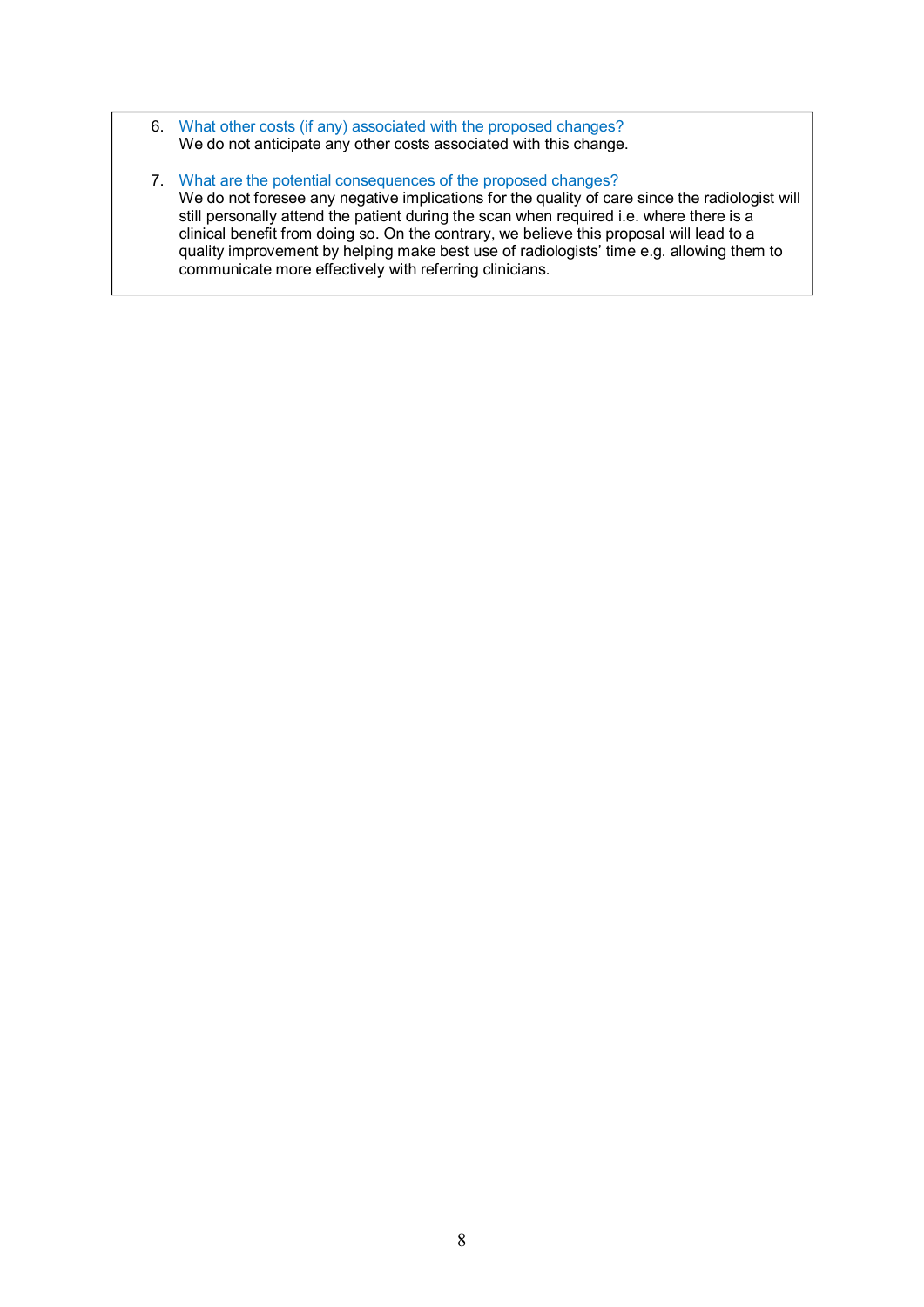## **Option 3 – Practice based approach (refer to page 27-34 of the RIS)**

## **Features**

- Amendments to the current supervision requirements to clarify the circumstances under which a radiologist and/or specialist or consultant physician must provide supervision and how the supervision must be provided.
	- Professional supervision would require: the medical practitioner be available to observe and guide the conduct and diagnostic quality and safety of the examination and if necessary in accordance with accepted medical practice, attend the patient personally, within a reasonable period of time.
- The personal attendance requirement of musculoskeletal ultrasound would be amended to align with all other ultrasound items.
- The person under the professional supervision of the radiologist would require the appropriate qualifications, credentials, or training to provide the service.
- Computed Tomography services would only be able to be provided in a comprehensive practice, with the exception of CT of the coronary arteries (items 57360 and 57361).
- Supervision would be tailored to the type of diagnostic imaging practice.
- A comprehensive practice would require a radiologist to be available during agreed operating hours.
- Where a radiologist is on-site during ordinary operating hours, the radiologist would be allowed to determine the supervision requirements for the practice and have the flexibility to implement and supervise efficient and effective processes.
- Where a radiologist is on-site during ordinary operating hours, the radiologist would be allowed to substitute a requested service for a more appropriate service, without the need for consultation with the requester, if the substituted service has a lower MBS fee than the requested service.
- The current substitution rules in the *Health Insurance Act 1973* remain.
- Where a radiologist is NOT on-site during ordinary operating hours, a radiologist must be on-site for the performance of the following services:
	- o Mammography;
	- o The administration of contrast; and
	- o Image guided intervention procedures/surgical interventions.
- The reporting and supervising radiologist would not have to be the same person, but practices would be required to maintain records which indicate the name of all the radiologists involved in the service.
- Rural and remote exemptions.
- Specified qualification requirements for ultrasound providers.
- Definition of diagnostic ultrasound.

## **RANZCR's comments are below.**

## **Comment Box D**

- 1. RANZCR supports Option 3, however we have made some specific comments and propose minor revisions below.
- 2. RANZCR strongly supports the proposal for a comprehensive practice to have a radiologist on site. The major benefits of this include:
	- $\circ$  allowing radiologist supervision of the appropriateness of imaging referrals/requests and achieving the most appropriate way of performing the study and lowest possible radiation exposure for patients
	- $\circ$  ensuring a radiologist is available to supervise all activities including treating a patient in the event of an emergency or adverse reaction
	- o improving access to DI services that require on site supervision
	- o facilitating communication between radiologists and referring clinicians, and
	- $\circ$  the radiologist personally attending procedures when required and in line with best clinical practice.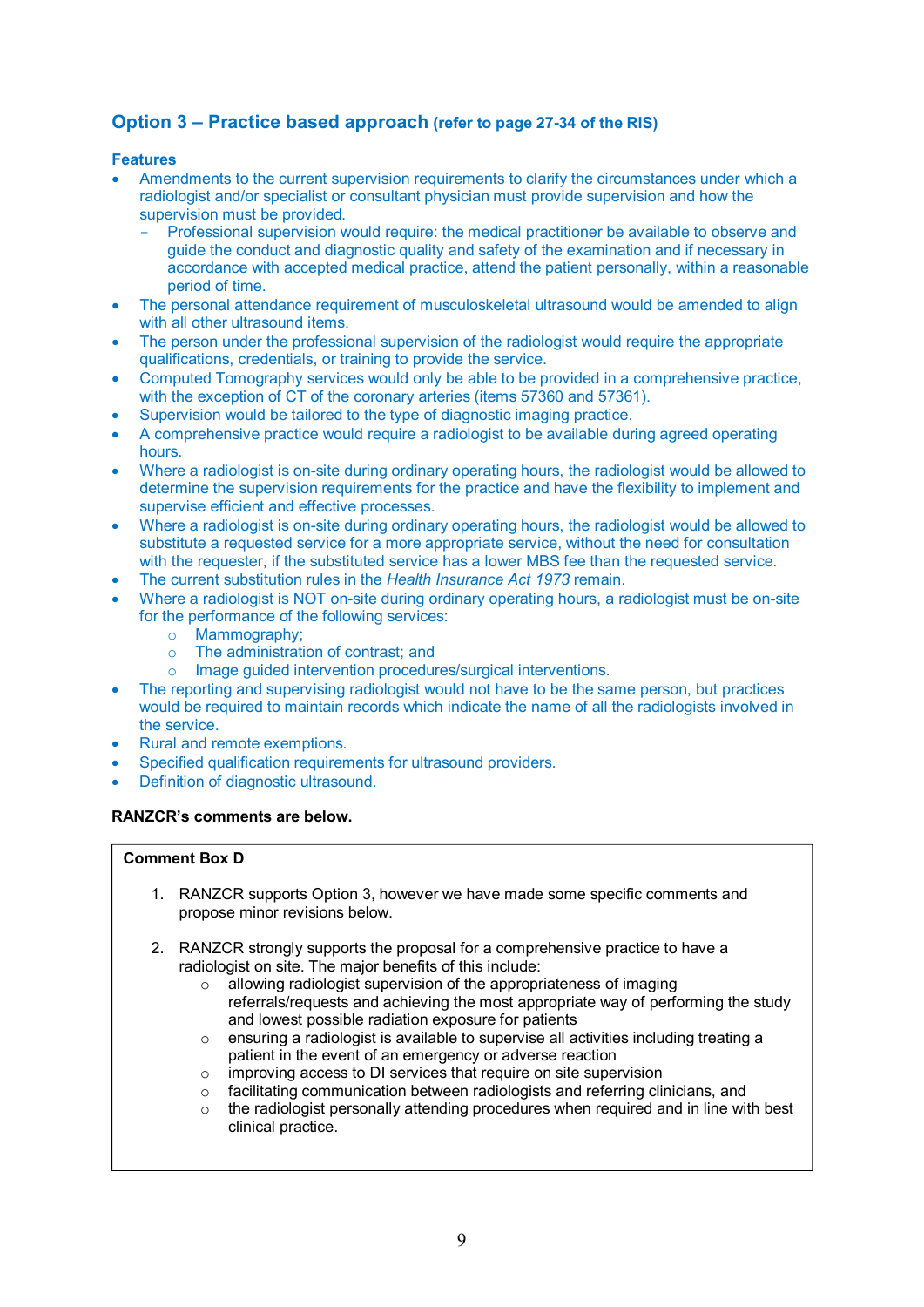- 3. As noted above, we feel the definition of supervision proposed on page 24 of the RIS is too loose and will not achieve the intended outcomes. Please refer to our alternative definition of supervision under Comment Box B paragraph 5.
- 4. We agree with amending the personal attendance requirements for MSK ultrasound. Please refer to Comment Box C for details.
- 5. RANZCR understood that there is already a requirement for staff working under the supervision of the radiologist to hold appropriate qualifications, credentials or training under DIAS Standard 1.2. RANZCR supports maintaining this requirement.
- 6. RANZCR strongly supports the proposal that CT services only be provided in comprehensive practices with a radiologist on site. As outlined in Comment Box B paragraph 11 and 12 and Comment Box G, we would wish to do further work with the Department on how services would be provided in rural and remote areas.
- 7. RANZCR does not agree with the Department's suggestion that CTCA services should be exempt from the comprehensive practice model. We agree with the Department that the vast majority of locations where CTCA services are provided would comply with the proposed comprehensive practice model. The credentialing system which is in place does not require an exemption from the comprehensive practice model. That system has supported collaborative care models allowing CTCA-accredited cardiologists and nuclear medicine physicians to report on CTCA services and should endure. Furthermore, since CTCA services require the injection of contrast agents, in the interests of patient safety strict on site supervision by an appropriately qualified medical practitioner should also apply to CTCA services (see Comment Box B, paragraph 7). In addition, all CTCA studies reported by a cardiologist should also be co-reported by a radiologist to exclude noncardiac conditions. We would be happy to work with the Department and others to transition any locations providing CTCA services that cannot easily meet the requirements of a comprehensive practice.
- 8. Under our alternative definition of supervision (Comment Box B paragraph 5), there is scope for the radiologist to vary the type of on site supervision in accordance with their clinical judgement e.g. to personally attend when clinically beneficial.
- 9. We believe that a radiologist should be on site in a comprehensive practice during its normal business hours on ordinary working days with an allowance for reasonable breaks.
- 10. The on site radiologist (in a comprehensive practice) should determine the supervision requirements for that practice and have the flexibility to implement and supervise efficient and effective processes in line with clinical best practice.
- 11. RANZCR has for many years advocated for improved capacity for radiologists to substitute a more appropriate service. Radiologists are best placed to determine the most appropriate imaging modality for any particular clinical presentation and the existing regulations make this too cumbersome. In many instances a more appropriate service will be one with a lower radiation dose and lower MBS fee, for example an ultrasound examination rather than CT.
- 12. We urge the Department to consider that in certain clinical circumstances, it may be appropriate to substitute the requested service for a more expensive alternative without first discussing it with the referring clinician. This need is particularly pertinent where the radiologist is acting to minimise radiation exposure, and especially so for vulnerable patient populations (e.g. children and pregnant women). In a number of such circumstances substitution of a clinically appropriate, non-irradiating service for an irradiating service may lead to a higher cost to the MBS (for example, substitution of MRI instead of CT, substitution of ultrasound instead of radiography). We would welcome the opportunity to discuss this further with the Department of Health.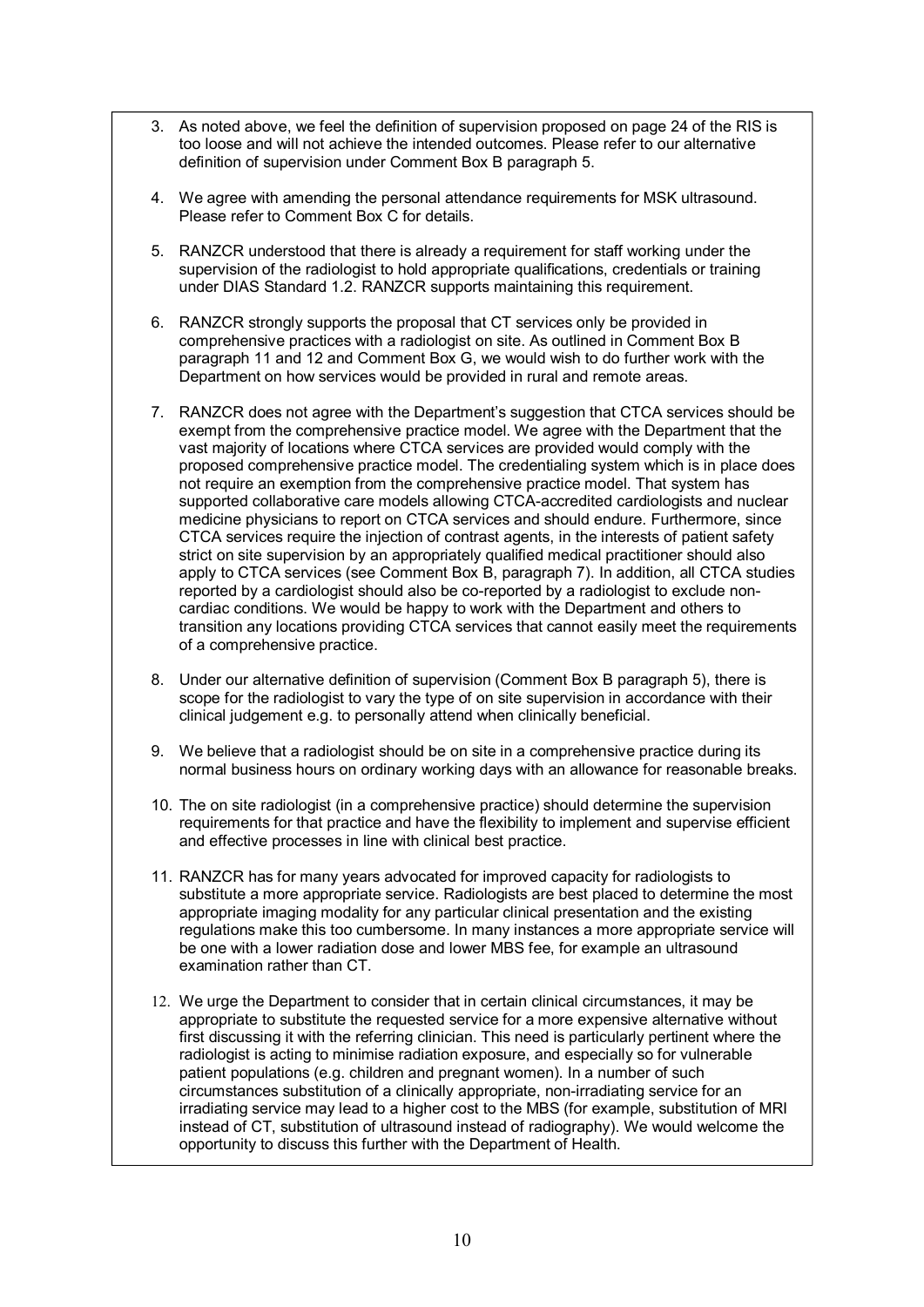- 13. Should the Department have any concerns regarding substitution of services for more expensive alternatives, we believe this can be addressed through robust audit mechanisms.
- 14. The Department has proposed retaining Section 16B (10A) of the current Health Insurance Act which specifies that the radiologist must consult the person who made the request or take all reasonable steps to do so. We would like reassurance from the Department that this would not conflict with the ability of a radiologist to substitute for a service with a lower MBS fee, without the need for consultation with the referring/requesting clinician.
- 15. In addition to changes to the substitution rules, RANZCR would like to propose changes to the information that must be included on the referral/request form. The College notes that Section 23DQ (1) of the Health Insurance Act provides for the regulations to specify the form in which a subsection 16B (1) referral/request must be made; and the information that must be included on the referral/request. Under the current regulations, there is no firm requirement for the referring/requesting practitioner to put relevant clinical information on the referral/request form although the DIST regulations encourage it. Additionally, certain clinical guidelines advise referring doctors to do so for example for MRI referral/requests. RANZCR believes that a firm requirement should be included in the regulations outlining what information must be included on the referral letter/request form, in order to assist radiologists to assess the appropriateness of the procedure requested. This change would further enhance the process for ensuring that patients receive the most appropriate imaging for their clinical indication and that resources are used appropriately. Currently many referrals/requests do not include sufficient accurate clinical information for radiologists to determine the appropriateness of the referral/request without discussion with the patient and/or referrer. Moreover the quality of the imaging test performed and the report is enhanced by allowing the radiologist to tailor the performance of the imaging procedure and the clinical interpretation of the findings by using the additional information. RANZCR appreciates that this would mean changes to current referral processes, and the proposal should also be discussed with referring clinicians.
- 16. We agree that a radiologist must be on site for the performance of the following services:
	- a. mammography;
	- b. the administration of contrast media; and
	- c. image-guided interventional procedures/surgical interventions.
- 17. RANZCR agrees that it will be necessary for practices to maintain records of the on-site radiologist and reporting radiologist so it is possible to audit compliance with the new rules when necessary. In the overwhelming majority of practices this information is already captured by practices for other purposes (typically in work rosters) and this will not be a major imposition.
- 18. We also believe such records would assist to make it easier to assess compliance with a revised model for rural and remote locations. For our position on rural and remote exemptions, please refer to Comment Box B, paragraph 11 and 12 and Comment Box G.
- 19. For our position on the definition of and qualifications for comprehensive diagnostic ultrasound, please refer to Comment Box B, paragraphs 13-16.
- 20.

**A Comprehensive Practice (refer to page 28-29 of the RIS)** 

**RANZCR's comments are below.**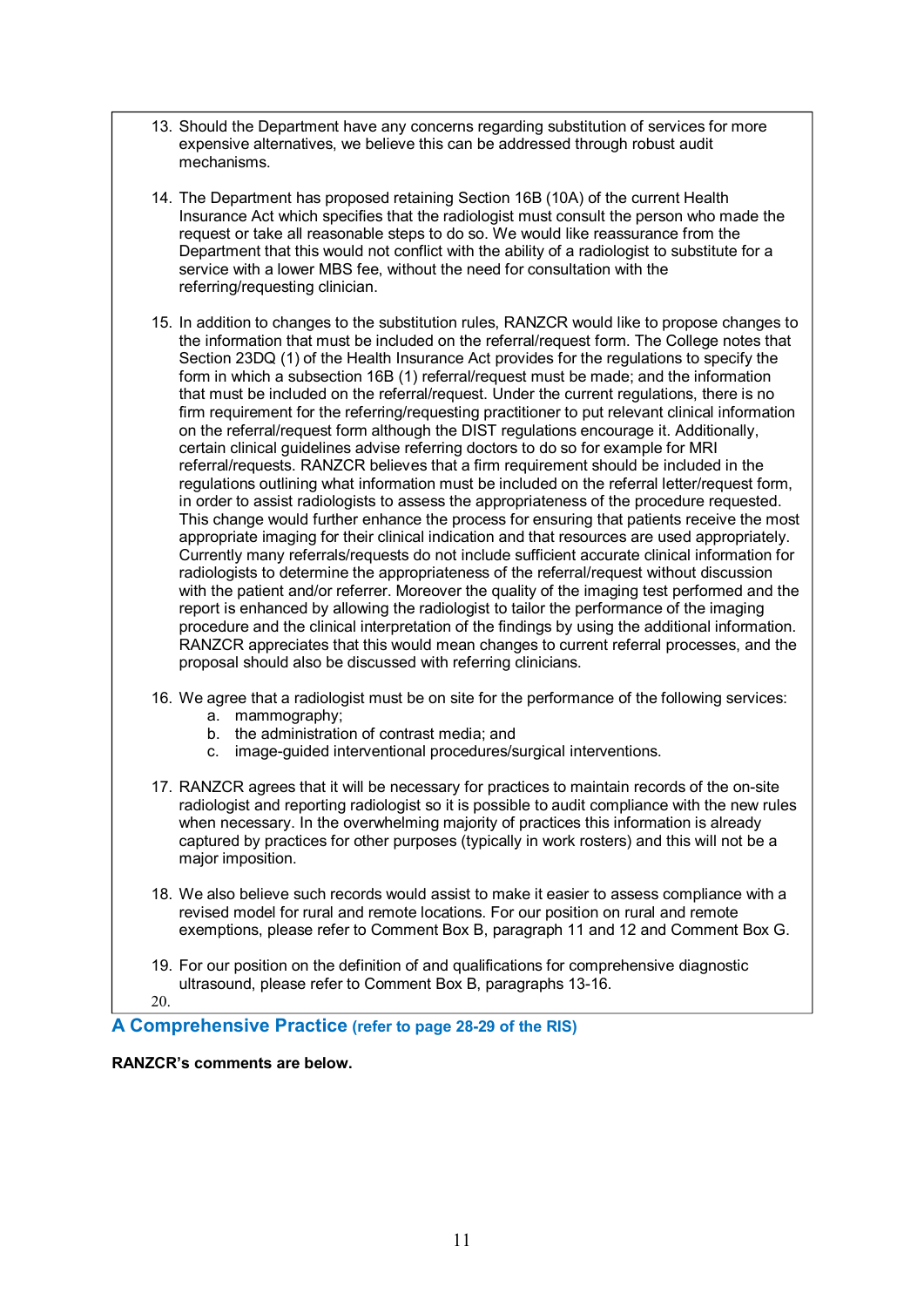#### **Comment Box E**

- 1. Are there any other types of practices which have not been identified? The four categories outlined in the RIS (p.29-30) cover the other models. Cone Beam CT (CBCT) is included as a type of CT in the DIST. We believe this merits another category (or if that is not possible be listed as an exemption to the requirement for radiologist supervision of CT services). CBCT delivers significantly lower radiation doses (in the order of 20-50 micro Sieverts) compared to medical CT (with doses averaging approximately 500 micro Sieverts) and intravenous contrast media are not used. We understand there are at least 100 dental focused practices providing CBCT services (but not other types of CT services).
- 2. Are there comprehensive practices that do not currently have a radiologist onsite? RANZCR does not know how many comprehensive practices currently operate without a radiologist on site. However, as previously stated we believe that on site supervision is essential to delivering safe, high quality imaging services. See Introduction (p.2).
- 3. What are the costs of employing a radiologist onsite during ordinary operating hours? The costs for those practices who do not have a radiologist on site would be the costs related to employing a radiologist, however we feel that the benefits for patient safety and appropriate imaging outweigh these costs. This would include the radiologist's salary and related on costs. They may also need to invest in reporting equipment if they did not previously have this on site. Presumably there would be a significant mitigating saving as they would no longer need to pay the off-site medical practitioner previously reporting images.
- 4. What are the costs of non-comprehensive practices expanding to become comprehensive practices?

This would depend on their starting point:

- $\circ$  If CT only, they would need to invest in ultrasound equipment and X-ray. They would need to hire a sonographer and potentially other additional staff holding a radiation safety licence to operate the X-ray.
- o If CT and ultrasound, they would need to invest in X-ray equipment. Presumably the staff who operate the CT machines could also do X-ray.
- o If CT and X-ray, they would need to invest in ultrasound equipment and hire a sonographer.

Such practices would of course then be in a position to offer other services for which they would take in revenues.

Dedicated CBCT practices can be located in buildings or precincts with large numbers of dental specialists who are eligible to refer for CBCT services. CBCT may be the only modality provided and the addition of new modalities would be costly. Given the nature of their work and provided they only carry out dental work, we do not believe these practices should be included in the comprehensive practice model (by reallocating CBCT to another category – see paragraph 1 above).

5. Are there enough radiologists for this to occur? What are the barriers?

We believe this would be sufficient to cover an estimated 700 comprehensive practices (excluding rural and remote areas). Despite sufficient numbers of radiologists in Australia, their distribution does not match that of the Australian population. There are currently 1,902 radiologists in Australia which has increased by 66 radiologists per year over the past five years. Please note this figure is the overall number of radiologists within RANZCR's Australian based membership and does not translate directly to full time equivalents. We have included a table below illustrating the ASGC-RA distribution of radiologists by residential postcode compared with the Australian population.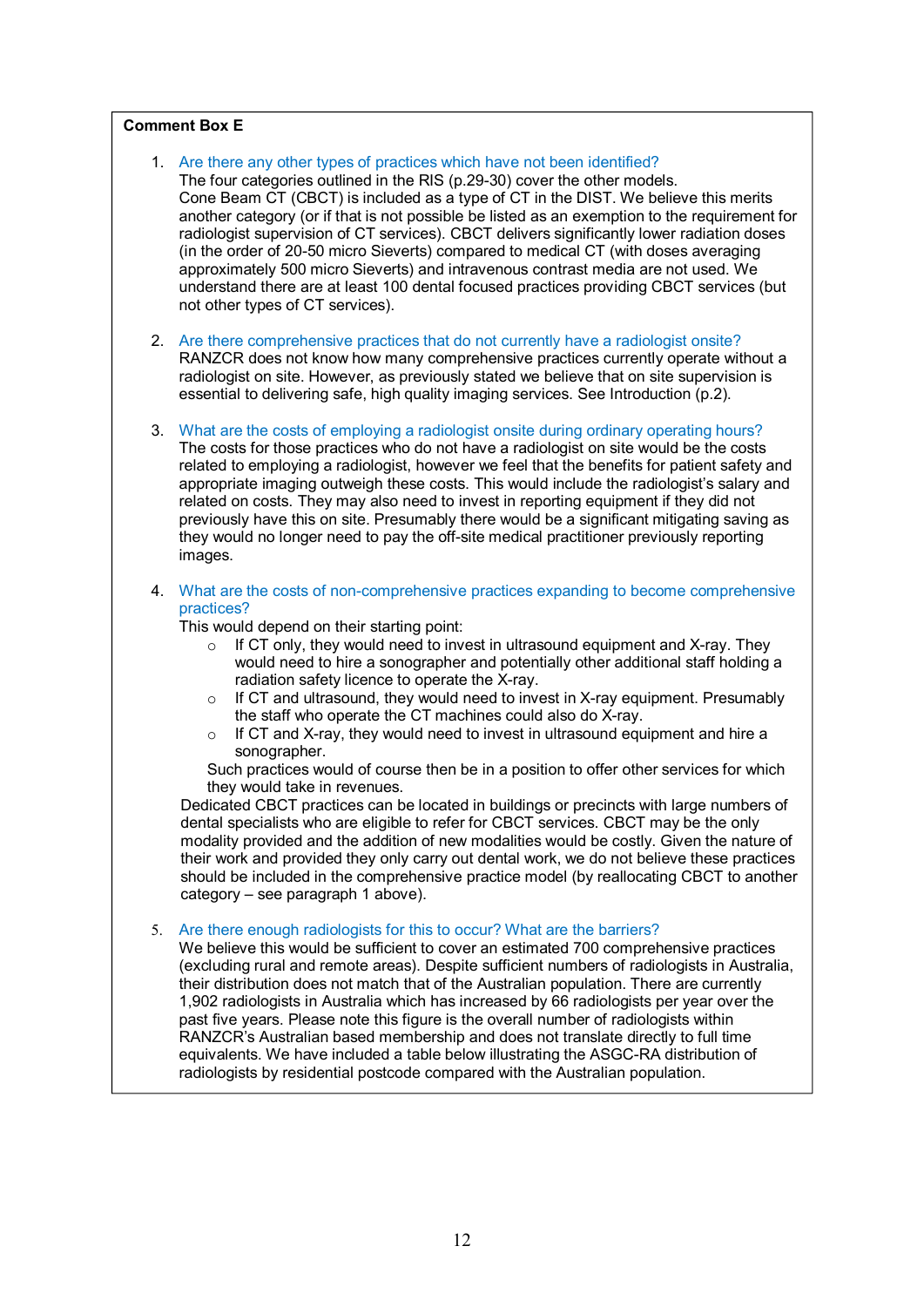|                      | <b>Population</b><br>$(millions)^{[1]}$ | <b>Resident clinical</b><br>radiologists<br>(per 100,000 population) |
|----------------------|-----------------------------------------|----------------------------------------------------------------------|
| <b>Australia</b>     | 23.5                                    | 7.7                                                                  |
| RA1 (major cities)   | 16.6                                    | 9.5                                                                  |
| RA2 (inner regional) | 4.3                                     | 4.6                                                                  |
| RA3 (outer regional) | 2.1                                     | 1.8                                                                  |
| RA4 (remote)         | 0.3                                     | 0.3                                                                  |
| RA5 (very remote)    | 0.2                                     | 0.0                                                                  |

*Table 1: Distribution of clinical radiologists by residential post code (Dec 2014) based on RANZCR data* 

- 6. We agree it would be sensible for practices that need to adapt to have an appropriate lead time to transition across to the new criteria i.e. for a comprehensive practice with a radiologist on site. Any comprehensive practices that currently operate without a radiologist on site should anticipate changes following from this RIS.
- 7. We favour waiting until we know more about the likely outcomes of the DI reform package before exploring appropriate criteria for rural and remote exemptions. RANZCR will monitor the workforce implications of these policies closely and will keep the Department informed should any problems arise.
- 8. Due to the uneven distribution of the radiology workforce, there is currently not an adequate number of radiologists located in rural and remote areas to provide on site supervision. RANZCR would like to engage with the Department to explore appropriate criteria for rural and remote exemption to ensure that rural and remote communities continue to have access to DI services. We would like to see this as an interim measure until we can progress to having a radiologist on site for comprehensive practices in rural and remote areas.
- 9. Is there any role for standalone CT and, if so, how would current safety and quality concerns be addressed? What will be the impact of this change on providers and patients?

We do not believe that CBCT should be included in the comprehensive practice model. To avoid potential for confusion, CBCT should be placed in a separate category (see paragraph 1 above). We see no other role for standalone CT services.

- 10. What other costs (if any) might be associated with the proposed changes? We do not anticipate any further costs (beyond those set out in Comment Box E. paragraph 3) and as noted above, there will be potential for new revenue streams through providing those services.
- 11. What are the potential consequences of the proposed changes? Please refer to the list of benefits from having a radiologist on site in a comprehensive practice model (Comment Box D, paragraphs 2).

[1] Australian Bureau of Statistics, information as at June 2014 http://www.abs.gov.au/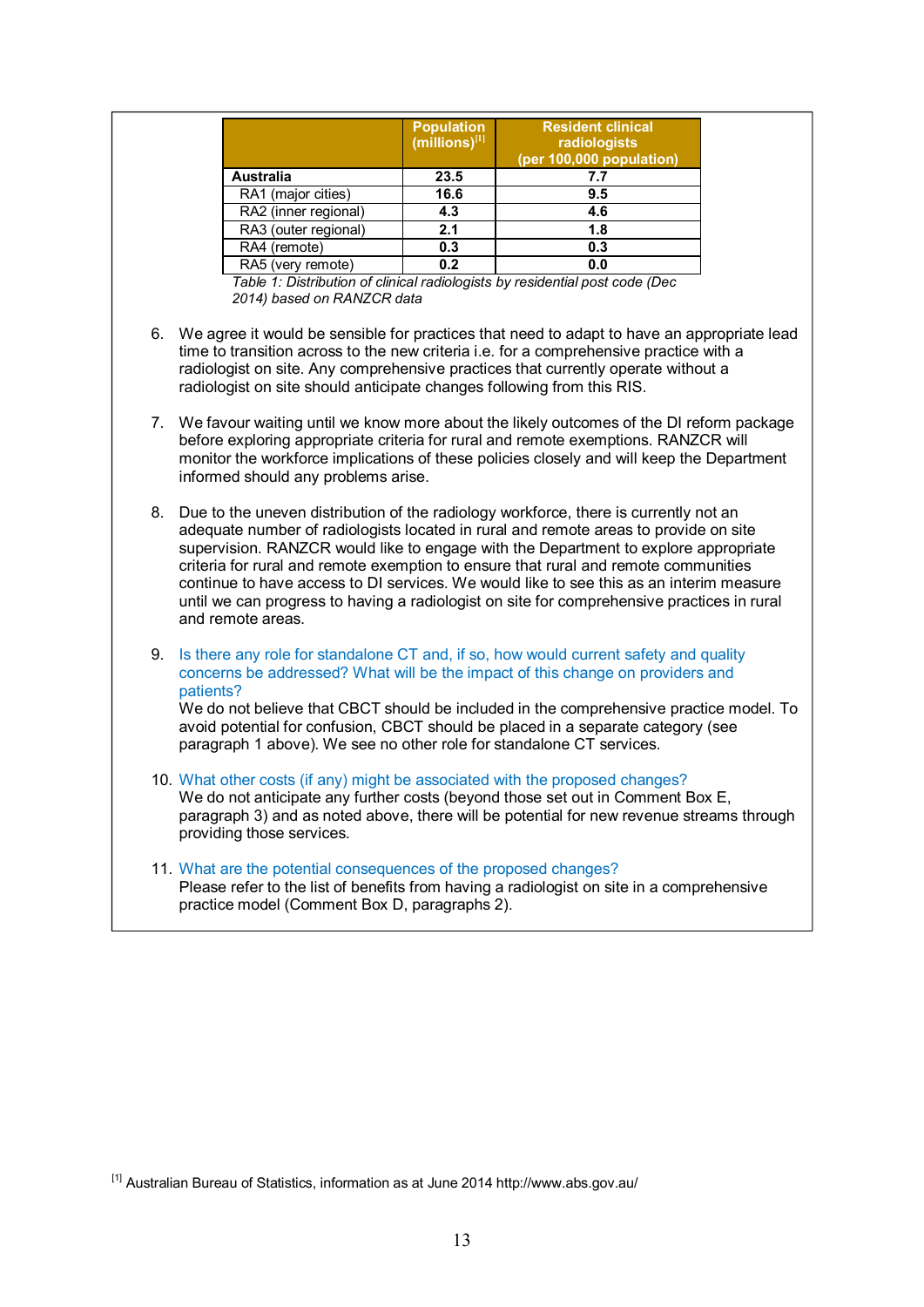## **Non-Radiologist Specialist Practice (refer to page 30-31 of the RIS)**

## **RANZCR's comments are below.**

## **Comment Box F**

1. Are there any other services currently performed by non-radiology specialists? The other non-radiologist specialist practices are those providing ultrasound as part of their routine practice (i.e. focused ultrasound). We note that nuclear medicine is covered elsewhere in the RIS document.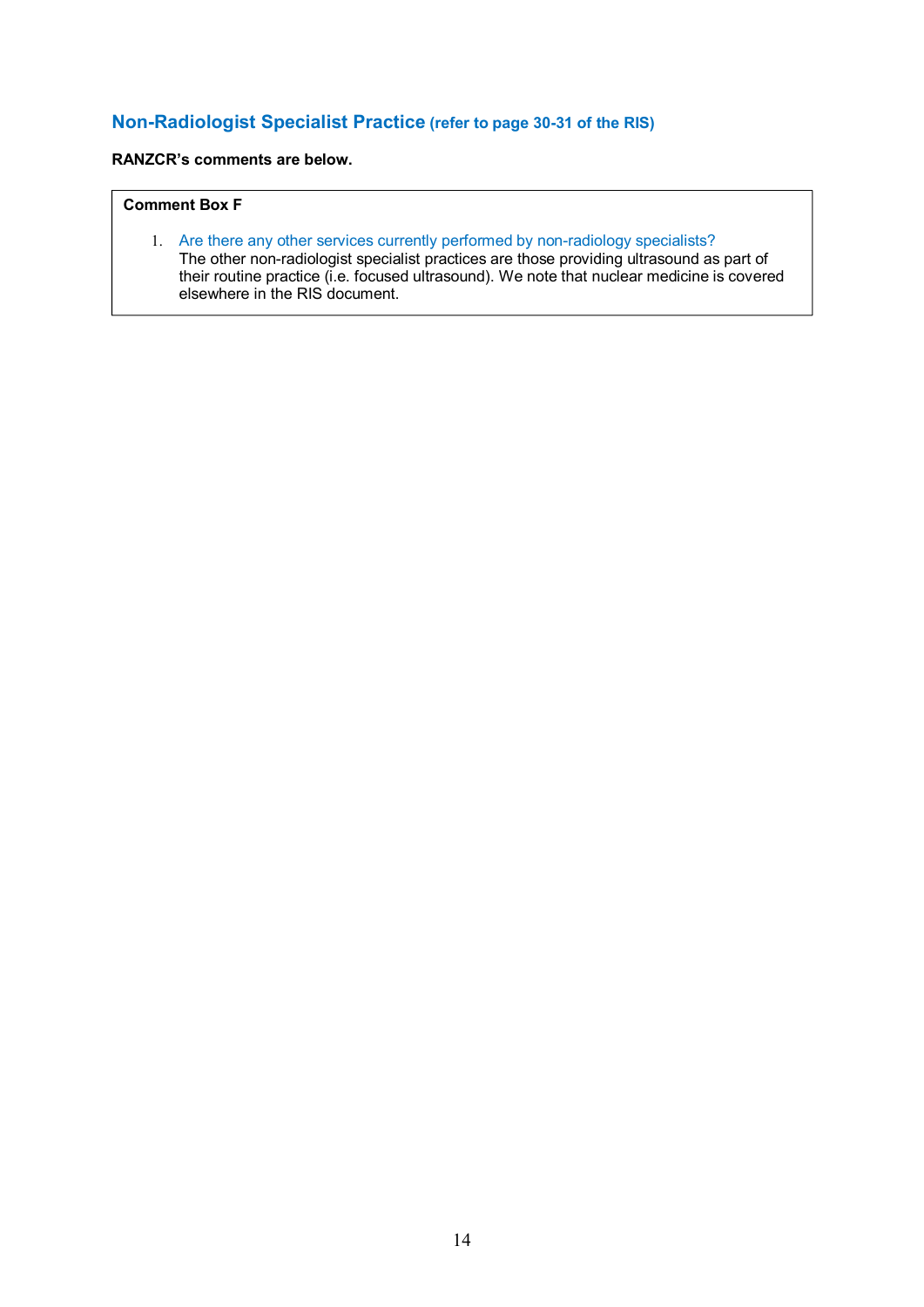## **ADDITIONAL ISSUES FOR CONSULTATION**

## **1. Rural and Remote Exemptions (refer to page 31-32 of the RIS)**

The intention of having rural exemptions is to ensure patients have access to services without compromising on quality. However, current arrangements for rural exemptions vary for each of the modalities, creating confusion due to an inconsistent approach. The current approach is also difficult to administer.

## **RANZCR's comments are below.**

#### **Comment Box G**

1. Does the current rule meet its goal of increasing access for patients without comprising on quality?

RANZCR believes that although the current rule is crude, in principle it should: prevent practices with an on site radiologist from being undercut by a nearby practice without one; and allow some flexibility in the provision of services in rural and remote locations. We appreciate that the current rule has been difficult to enforce.

2. Should exemptions be geographically/distance based rather than looking at population base and local availability of specialist services?

Ideally there would be a tailored approach to exemptions based on criteria such as: population base and local availability of specialist services; and striking a balance between access to services and quality for those locations. As noted in Comment Box B, paragraphs 10-11, we wish to see how this overall package of reforms is shaping up and then work with the Department and other stakeholders to establish clear criteria for the provision of services in these locations. In the short term, we would suggest retaining the 30km rule, however there should be no rural and remote exemptions for MRI, mammography and image guided interventional procedures.

3. Are there any other mechanisms that provide incentives for local services provision in rural Australia?

RANZCR has adopted networked training to provide trainee radiologists with an opportunity to practise in a regional or rural area during their five-year program. We hope that in time this will help to address the uneven distribution of radiologists in Australia.

- 4. There would be merit in exploring whether a financial incentive could be provided to comprehensive practices located in rural and remote areas to have a radiologist on site.
- 5. What is the role of teleradiology? Should it be the only service, or an adjunct to the local service provision?

RANZCR considers that the diagnostic imaging service represents a continuum that begins before the image acquisition and extends beyond the clinical interpretation of the imaging findings and rendering of the report and that radiologists should be engaged at all points in the continuum. Teleradiology is now embedded into the workflow of many radiology practices, driven largely by technology and an expanding model of networked practices. It can offer a number of benefits to patients and their healthcare providers regardless of location, including access to second or sub-specialist opinions and cost-effective after-hours reporting, but it also has some limitations. We believe that the role of teleradiology needs to be set into the context of the radiologist's broader responsibilities so that patient care is not compromised by barriers to radiologists' clinical input into their care.

- 6. We are currently reviewing our position on teleradiology and will be seeking further discussions with the Department about the role of teleradiology under the proposed new arrangements.
- 2. Should the exemption not be available for certain types of services? We do not believe there should be any rural or remote exemptions for MRI, nuclear medicine, PET.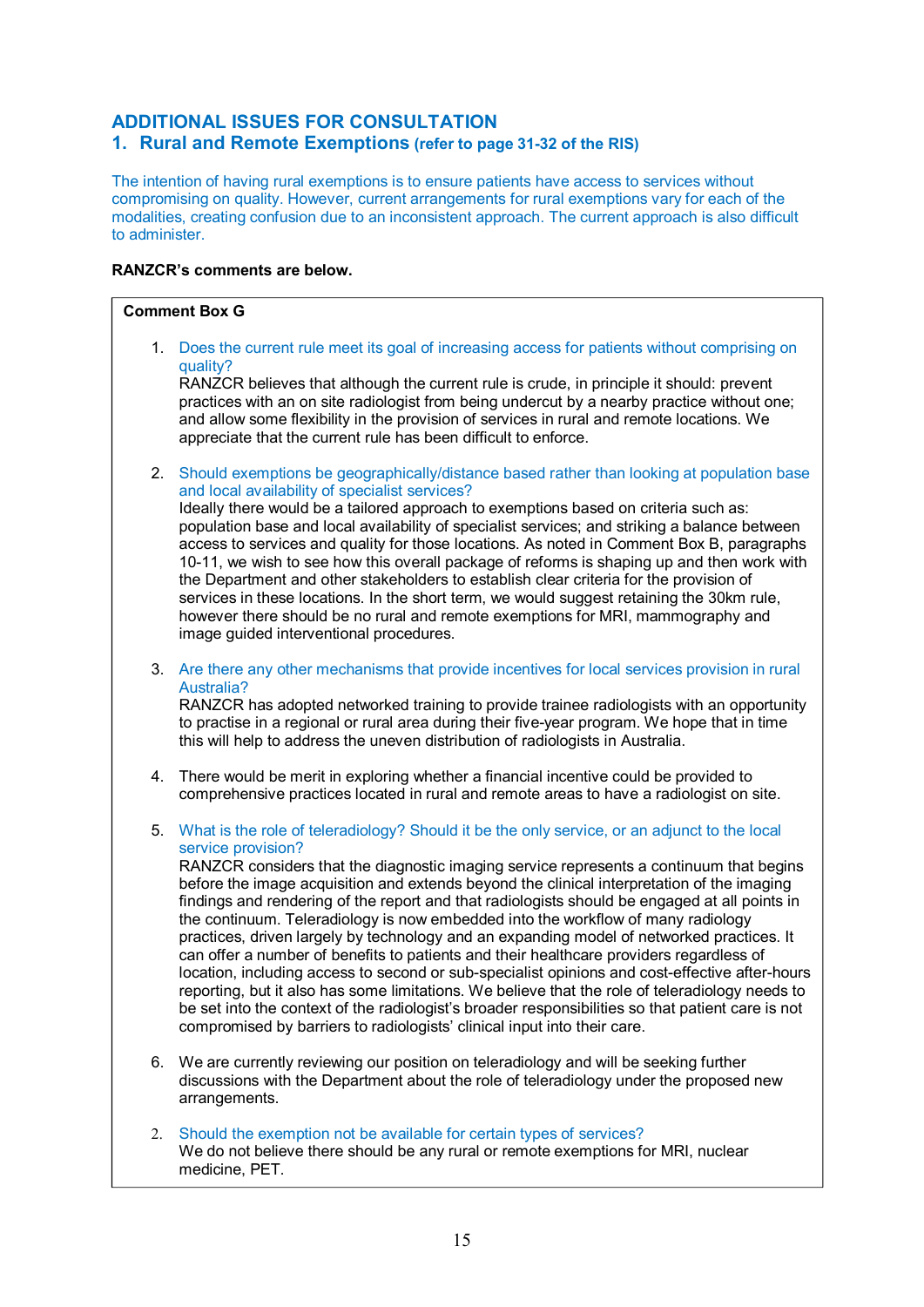## **2. Implementing any changes and the relative role of regulation and the Diagnostic Imaging Accreditation Scheme (DIAS) (refer to page 33-34 of the RIS)**

The relative role of regulation and accreditation in enhancing the quality framework for MBS funded diagnostic imaging services will be determined following feedback received from stakeholders under this consultation process.

### **RANZCR's comments are below.**

#### **Comment Box H**

- Would changes to supervision be better placed in the DIAS or remain in the regulations?
- How would a practice based supervision approach be incorporated into regulation?
- Is it necessary to have a modality based approach in the regulations (as a minimum) and a practice based approach in accreditation?
- 1. RANZCR believes that an effective process for assessing and enforcing compliance with all regulations and practice requirements is an essential aspect of the proposed reform package. The current arrangements for assessing and enforcing compliance with professional supervision regulations have had mixed success and a more robust approach is required. This should be achieved through clearer regulations in the DIST and a more robust DIAS.
- 2. We believe there should be specified rules which outline the requirements for a radiologist to be on site in a comprehensive practice during its normal business hours on ordinary days with reasonable allowance for breaks. The strict on site requirements for mammography, administration of contrast media and image guided interventional procedures should also remain in the DIST.
- 3. We believe there is greater flexibility with respect to ultrasound, however the requirement for an appropriate ultrasound qualification (or credential) should feature in the DIST regulations. The other requirements for the provision of comprehensive diagnostic ultrasound (e.g. provision of a report or image storage) can be included in the DIAS.
- RANZCR would be happy to work with the Department and other stakeholders on the draft regulations.